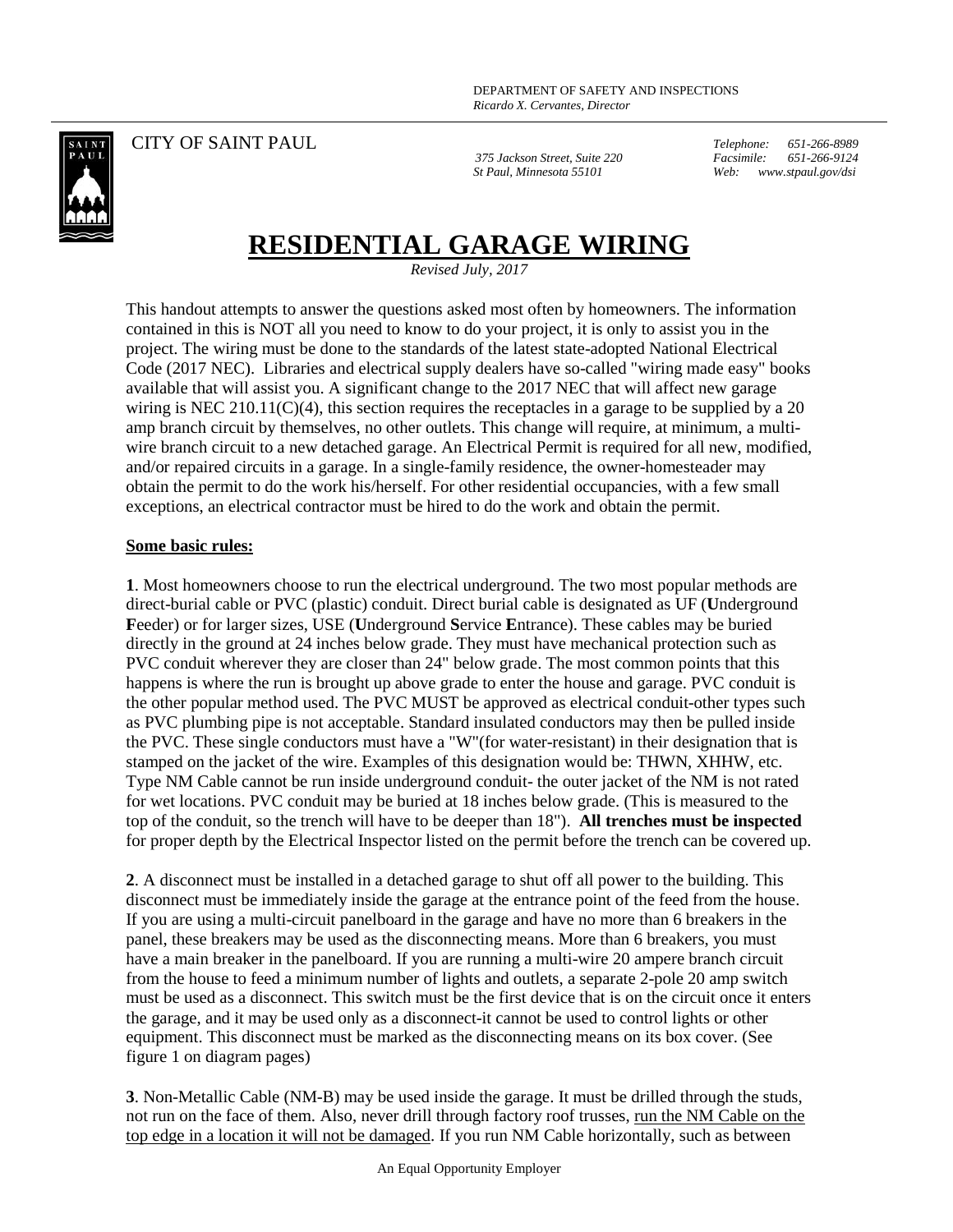boxes on a wall, if the wall is not enclosed by sheetrock the cable cannot be run horizontally lower than 8 feet above the floor, unless an equivalent means of protection is installed. As an example, to run between two boxes on an unfinished wall, you would have to run the NM Cable up from one box to a height of 8' or more, run horizontally until you are even with the other box, and then run back down to the second box. This method is required because there is a greater chance of physical damage to the cable by hanging tools, etc on the horizontal runs if they are lower than 8 feet. Other installation requirements in the National Electrical Code, including Article 334 also apply.

**4**. All 125-volt, single-phase, 15- and 20-ampere receptacles installed in garages must be of the Tamper-Resistant type and protected by a readily accessible Ground Fault Circuit Interrupter (GFCI), including any for garage door openers or specific appliances. There are two forms of GFCI protective devices. You may use a tamper-resistant receptacle-type GFCI protective device, or a breaker style GFCI protective device. Both devices are designed to be installed at the beginning of the circuit to be protected, and several standard tamper-resistant outlets may be protected "downstream" by one GFCI outlet. See the manufacturer's instructions for details. On a GFCI, the line is the power in and the load is the power out to other receptacles. "Tamper-Resistant" receptacles are designed with a "shutter" over the slots so only a standard cord cap (plug) can be inserted. Add-on plug covers are not acceptable. Any receptacles on the exterior of the garage must be tamper-resistant, GFCI-protected and "weather resistant" (there will be a "WR" visible on the face of the receptacle). Exterior receptacles will also need an "extra-duty" in-use (bubble) cover where exposed to direct rain.

**5**. The National Electrical Code allows either a single multi-wire circuit or a single feeder from the house to the detached garage. No multiple circuits between buildings are allowed.

**6**. If a multi-wire branch circuit with a grounding conductor (either green or bare and attached to the grounding system in the house) is run from the house to the detached garage, no ground rods are required at the garage (see Figure 1). For feeders from the house to the garage, two 8-foot ground rods must be driven at least 6 ft apart outside the garage. An equipment grounding conductor is required with the feeder. When a feeder is supplying the garage, a grounding electrode is required at the garage. If there are no existing grounding electrodes at the garage, two ground rods shall be installed and connected to the equipment grounding bar in the garage panel (see Figure 2). These two ground rods may be driven right outside the garage at least 6 ft apart, and a #6 copper ground wire attached to them. If the wire is subject to physical damage on the outside or inside of the garage, it must be protected by conduit. 1/2 inch PVC is usually the easiest method of protection. The #6 wire must be attached to the grounding system for the electrical in the garage.

**7**. The minimum wiring required in a detached garage that has electricity would include: A multi-wire circuit from the house, and 2-pole disconnecting means at the garage (one 20 amp circuit for the required receptacles, this circuit shall have no other outlets, and the other circuit for the lights and other equipment); A switch at the service [human] door to control a light inside the structure; and a switch controlled light outside the garage service door. Vehicular doors of a garage are exempt from any lighting requirements. A minimum of one GFCI- protected readily-accessible receptacle, at or below 5 ½ ft., in a one car garage is also required. That minimum is increased for each car space/vehicle bay.

8. If an outlet(s) is installed for the purpose of charging electric vehicles it shall be supplied by a separate circuit. This circuit shall have no other outlets.

Again, please be aware that these are NOT all the requirements for wiring a garage; they are the questions that we are asked most often. If you have other questions after consulting the wiring books available, call the Electrical Inspector for your area. In Saint Paul, they can be reached at (651)266-9003 between 7:30 and 9:00am Monday through Friday.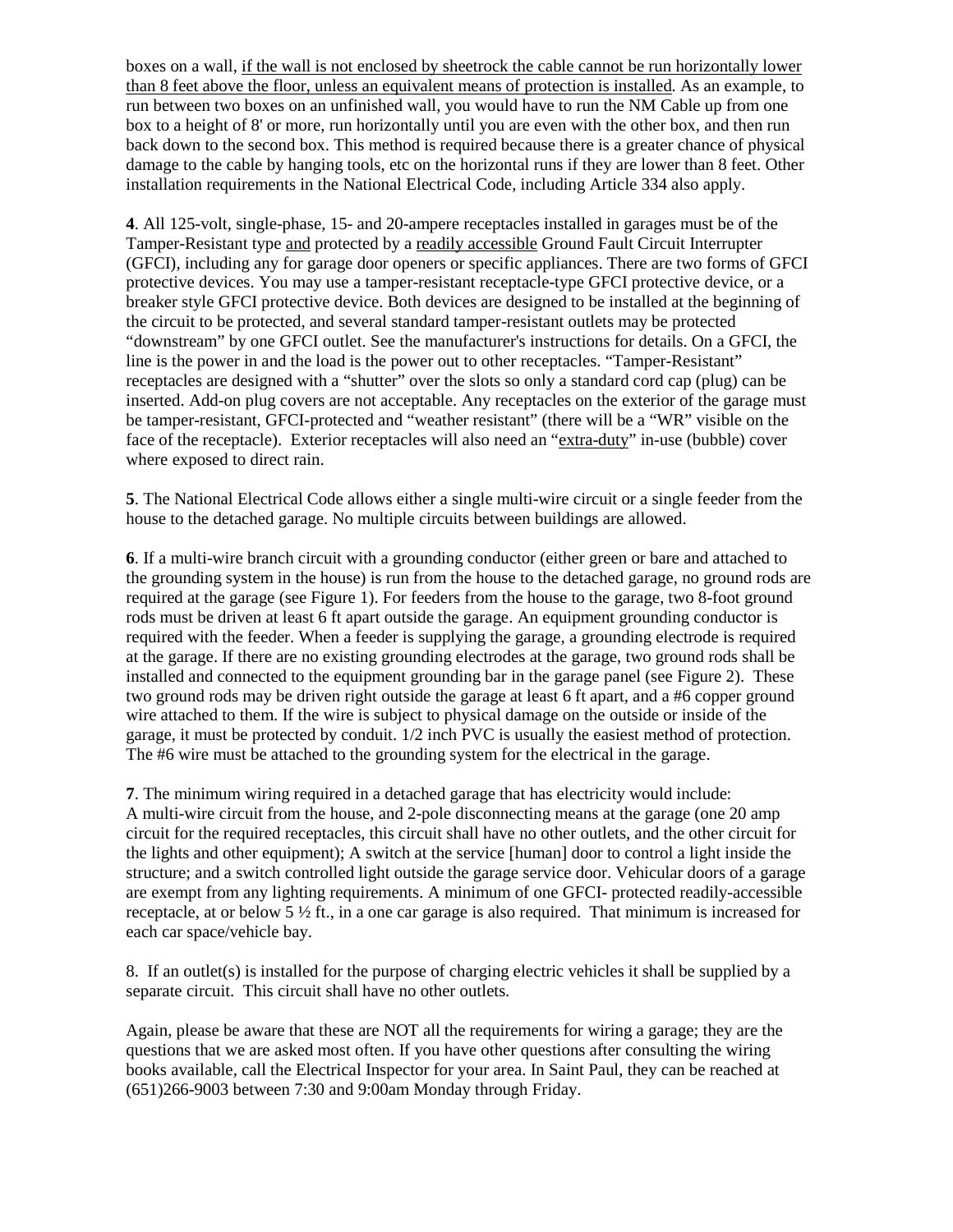

Detached Garage supplied from a service panel in house by way of a 20 amp/12 awg multi-wire branch circuit: two hots (black/red), neutral/grounded conductor (white) and equipment ground (bare or green conductor). This is an economical way to wire a garage with UF cable buried a minimum of 24" deep or electrical PVC conduit buried at least 18" deep.